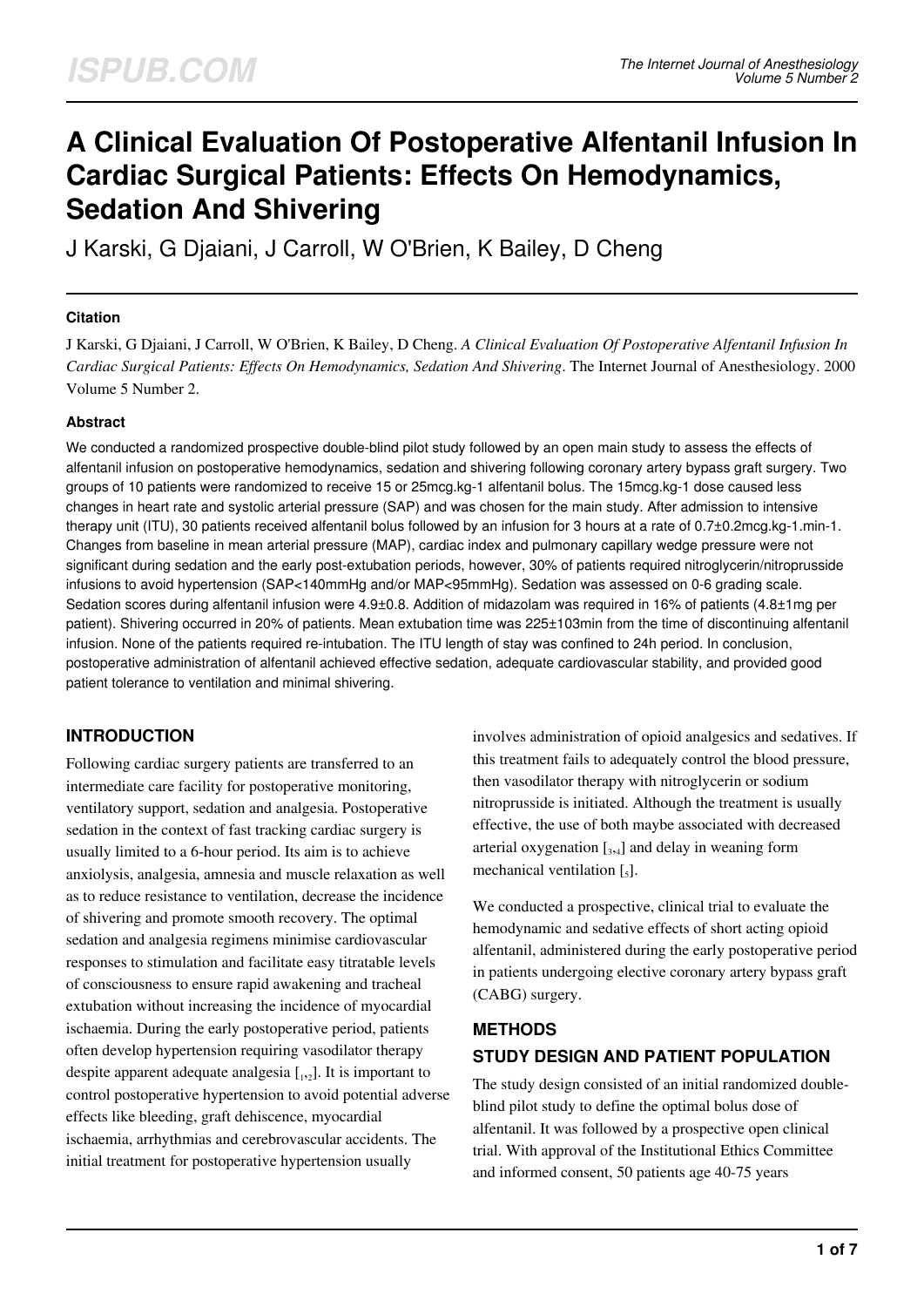undergoing CABG surgery were recruited. The exclusion criteria were patients with a history of alcohol or drug abuse, preoperative left ventricular ejection fraction < 40%, significant valvular heart disease, abnormal liver, renal, cerebral, or hematological function, recent myocardial infarction (<3 months), cardiac index less than 2 L.min-1.m-2 or requirements for mechanical and/or inotropic support upon arrival in the intensive therapy unit (ITU), postoperative bleeding greater than 200 ml.h-1, and known hypersensitivity to any of the trial drugs.

# **ANESTHESIA AND SURGERY**

All routine cardiac medication was continued up to the morning of surgery. Premedication included 1-3 mg of lorazepam two hours prior to surgery. Following preoxygenation, induction of anaesthesia was achieved with sufentanil 5 ug.kg-1 and thiopentone 1-3 mg.kg-1. Pancuronium was used to facilitate muscle relaxation. Lungs were ventilated with air/oxygen mixture and anaesthesia was maintained with isoflurane. Routine monitoring was applied. A conventional CABG procedure with cardiopulmonary bypass (CPB) was performed. A combination of intermittent cold (40C) crystalloid and blood cardioplegia (range 32-340C) was applied. No topical cooling was used. Following surgery all patients were transferred to ITU.

# **DOSE FINDING STUDY**

Pilot study included 20 patients who were randomly allocated to receive either 15 or 25 (g.kg-1 alfentanil bolus within 15-20 min of arrival in the ITU. The purpose of the pilot study was to determine systolic arterial pressure (SAP) and heart rate (HR) response to two different bolus doses of alfentanil. The measurements were recorded at baseline prior to administration of alfentanil bolus and then at 5, 10, 15, 30 and 60 min intervals. The dose that produced the least hemodynamic changes was chosen for the open main study.

# **HEMODYNAMIC AND SEDATION STUDY**

In the main study, 30 patients received 'the optimal' alfentanil bolus followed by a variable rate of alfentanil infusion starting at 0.25(g.kg-1.min-1 and maximum increase to 2(g.kg-1.min-1. The rate of infusion was reassessed every 30 min and adjusted accordingly to ensure the minimum infusion rate necessary to maintain haemodynamic stability. The alfentanil infusion was continued for the duration of 3 hours after administration of the initial alfentanil bolus. The HR, SBP, mean arterial (MAP) and pulmonary capillary wedge pressures (PCWP),

cardiac index (CI) as well as sedation scores were recorded at predetermined time intervals: (baseline, 5, 60, 180 min, 60 min after cessation of sedation, immediately prior to extubation, 15 min post-extubation, and 30 min postextubation).

Patients who were hypertensive (SAP > 140mmHg and/or MAP > 95mmHg) received a bolus of alfentanil 20 ug.kg-1 followed by incremental increase of the infusion rate by 0.25 (g.kg-1.min-1. A maximum of up to 3 boluses and 2 (g.kg-1.min-1 of alfentanil infusion was allowed according to the protocol. If the patient remained hypertensive a 'rescue medication' in the form of nitroglycerin and/or sodium nitroprusside was commenced. If hypotension (SAP < 90mmHg) occurred, the alfentanil infusion rate was reduced by decrements of 0.25 (g.kg-1.min-1. The PCWP was maintained  $> 8$  mmHg at all times. If the patient remained hypotensive despite stopping the alfentanil infusion, vasopressor and/or inotropic therapy was initiated as appropriate.

The level of sedation was assessed according to the Ramsay Sedation scale:  $0 -$  agitated,  $1 -$  awake,  $2 -$  asleep (eyes open to surroundings), 3 – asleep (eyes open to name), 4 – asleep (eyes open to moderate tap on shoulder), 5 – asleep (moves and reacts to moderate tap on shoulder), 6 – unconscious and unarousable  $\left[\begin{smallmatrix}6\end{smallmatrix}\right]$ . Target sedation score was 3-5.

Shivering was assessed on a scale 0 to 3 (0 - no shivering, 1 – mild, involving only head and neck, 2 – moderate, only upper body, 3 - generalized shivering) during the study period. Treatment consisted of administration of pethidine 10-25 mg bolus per episode, up to a maximum of two doses. If shivering continued muscle relaxation with pancuronium was initiated.

Patients were assessed for extubation 30 min after cessation of the alfentanil infusion and reassessed every 30 min thereafter until extubation criteria were satisfied  $[\,7,8]$ .

## **STATISTICAL ANALYSIS**

Data analysis was performed with chi-squared or Fisher's exact probability tests, as well as T-tests and ANOVA as appropriate (Systat, Evanston statistical software package). A p value of less than 0.05 was considered statistically significant. Data was expressed as mean ( standard deviation.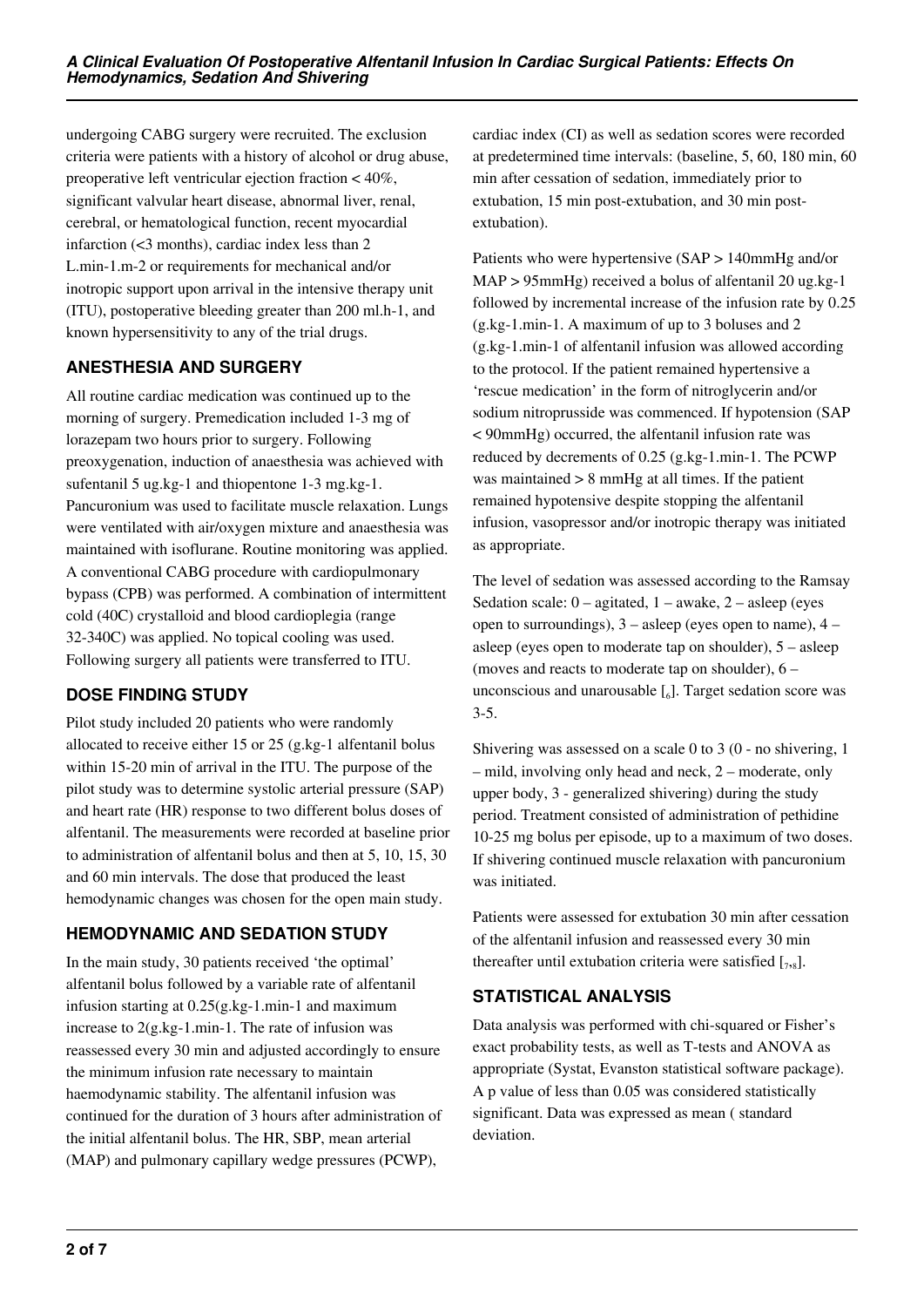# **RESULTS DOSE FINDING**

Both groups of patients in the dose study were similar in respect to their demographic data, preoperative medication and left ventricular ejection fraction. Following administration of alfentanil bolus all patients had stable hemodynamic profile (Figure 1). The higher dose  $(25(g.kg-1)$  of alfentanil caused a 5% reduction in HR and 9% decrease in SAP. For the lower dose (15(g.kg-1) of alfentanil the change in HR and SAP was 3% and 6% respectively and consequently the lower bolus dose of alfentanil was chosen for the main study. There was no statistically significant difference between the groups in respect to changes in SAP and HR.

## **Figure 1**

Figure 1: Hemodynamic profile



# **MAIN STUDY**

A total of 29 male and 1 female patients with the mean age

57 ( 8 years, weight 84 ( 10 kg, height 173 ( 7cm were recruited into the main prospective study. Preoperative medication included nitrates, (-blockers, angiotensinconverting enzyme inhibitors, Ca-antagonists, cholesterol lowering agents and aspirin. The mean CPB time was 75 ( 28 min with the mean number of grafts 3.4 ( 0.9 per patient. Intraoperative nasopharyngeal temperature range was 33-350C. All patients were actively rewarmed to 37-380C before separation from CPB. Warming blankets were applied postoperatively to maintain an adequate body temperature.

The alfentanil infusion rate ranged from  $0.25 - 1.25(g.kg-1.min-1$  with the average of  $0.7$  ( $0.2$ ) (g.kg-1.min-1 during the 3 hour sedation period. All patients required incremental adjustment of alfentanil infusion. The average number of alfentanil boluses were 2.7 ( 1.2 per patient. A total dose of alfentanil was 15.3 ( 4.7mg per patient.

The HR, SAP, and MAP remained very stable during the sedation as well as the early post-extubation periods (Figure 2). The upward trend in PCWP was noted during sedation period, however, this increase was not statistically significant when compared to baseline; the changes in CI were insignificant (Figure 3). Thirty percent of patients required nitroglycerin infusion and half of them needed an addition of sodium nitroprusside to control hypertension. None of the patients required administration of vasopressors during the alfentanil infusion.

## **Figure 2**

Figure 2: Hemodynamics I

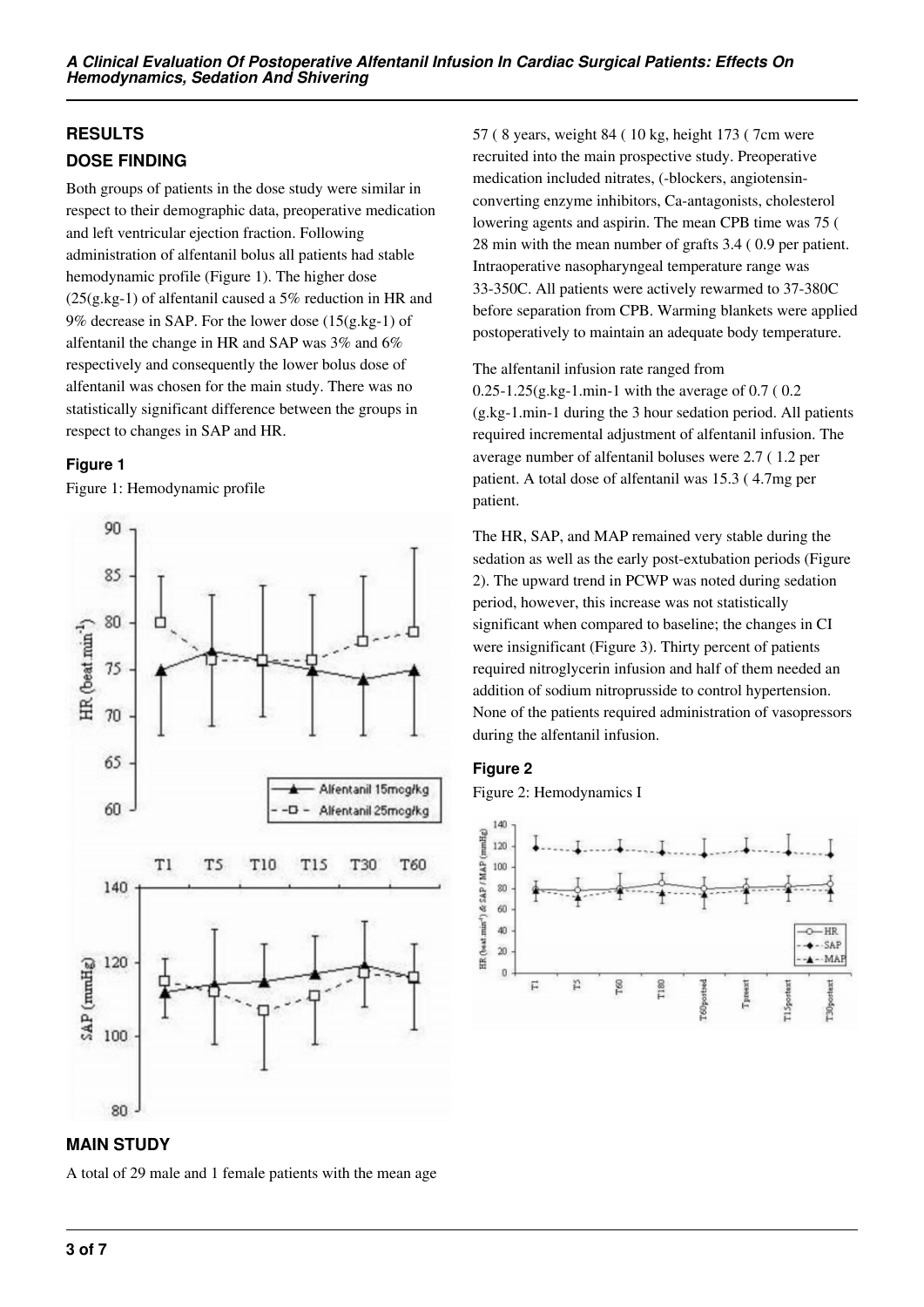### **Figure 3**

Figure 3: Hemodynamics II



Sedation scores are reflected in Figure 4. A total of 5 (16%) patients required addition of midazolam to achieve adequate sedation scores. On average, 2 boluses of midazolam were administered per patient (4.8 ( 1 mg). Shivering occurred in 6 (20%) patients. One patient experienced mild, three moderate and two generalized shivering. All patients responded successfully to administration of pethidine, with an average dose of 28 ( 18 mg per patient. There was no significant difference in alfentanil requirements for patients needing midazolam and pethidine.

#### **Figure 4**

Figure 4: Sedation scores



Mean extubation time was 225 ( 103 min from the time of discontinuing alfentanil infusion. The time for readiness of extubation and actual time of extubation was identical. None of the patients required re-intubation. The ITU length of stay was confined to 24 h period. There was no incidence of perioperative myocardial infarction, major respiratory, renal, hematological, hepatic or cerebral complications.

## **DISCUSSION**

Postoperative hemodynamic and sedation control is an important component of perioperative care for cardiac surgical patients. In conjunction with analgesia optimal sedation regimen should facilitate ventilatory support and

adequate gas exchange whilst maintaining cardiovascular stability. The primary objective of this study was assessment of hemodynamic profile and efficacy of sedation with alfentanil during the early postoperative period in patients undergoing coronary revascularization surgery. The pharmacokinetic profile of alfentanil, which is represented by a rapid onset and short duration of action is an appealing choice of postoperative analgesia and sedation in fast track cardiac surgical recovery. The alfentanil infusion produces reliable plasma concentration levels and decreases the plasma catecholamine concentrations after surgery [<sub>9</sub>]. Furthermore, both analgesia and sedation can be achieved with the administration of a single drug effectively reducing the need for midazolam and propofol which use has been associated with hypotension and reduction in cardiac output after cardiac surgery  $[I_{10},11,12]$ . Consequently, Carrasco et al highlighted the advantages of synergestic treatment with propofol and midazolam administered together for postoperative sedation after CABG surgery. This regimen achieved better hemodynamic stability by reducing the maintenance dosage of solo-therapy and resulting in lower pharmaceutical cost  $\begin{bmatrix} 1 & 1 \end{bmatrix}$ . However, an addition of opioid analgesics still would be required to provide optimal postoperative pain relief.

It has been shown that after discontinuing sedation to facilitate tracheal extubation many patients develop tachycardia, hypertension  $\begin{bmatrix} 1 & 1 \\ 1 & 4 \end{bmatrix}$  and myocardial ischemia  $\begin{bmatrix} 1 & 1 \\ 1 & 5 \end{bmatrix}$ after cardiac surgery requiring either re-sedation or institution of additional treatment  $[I_{16}]$ . A Southampton group suggested that patients should be extubated on continuing sedation to minimize hemodynamic disturbance and reduce the incidence of myocardial ischaemia associated with tracheal extubation  $\begin{bmatrix} 1 \\ 1 \end{bmatrix}$ . Furthermore, a recent study by Checketts et al  $\begin{bmatrix} 18 \end{bmatrix}$  outlined a potential for alfentanil to be continued after extubation in spontaneously breathing patient following cardiac surgery. The authors identified that targetcontrolled infusion of alfentanil delivered high-quality analgesia with adequate overall sedation scores and low incidence of hemodynamic instability, myocardial ischaemia or hypoxaemia [18].

It is noteworthy, that in our study, following the initial bolus and throughout the continuous infusion of alfentanil patients' hemodynamic parameters remained close to the baseline. The transition period from sedation with alfentanil to extubation was very smooth and resulted in no significant increase in either blood pressure or heart rate. Left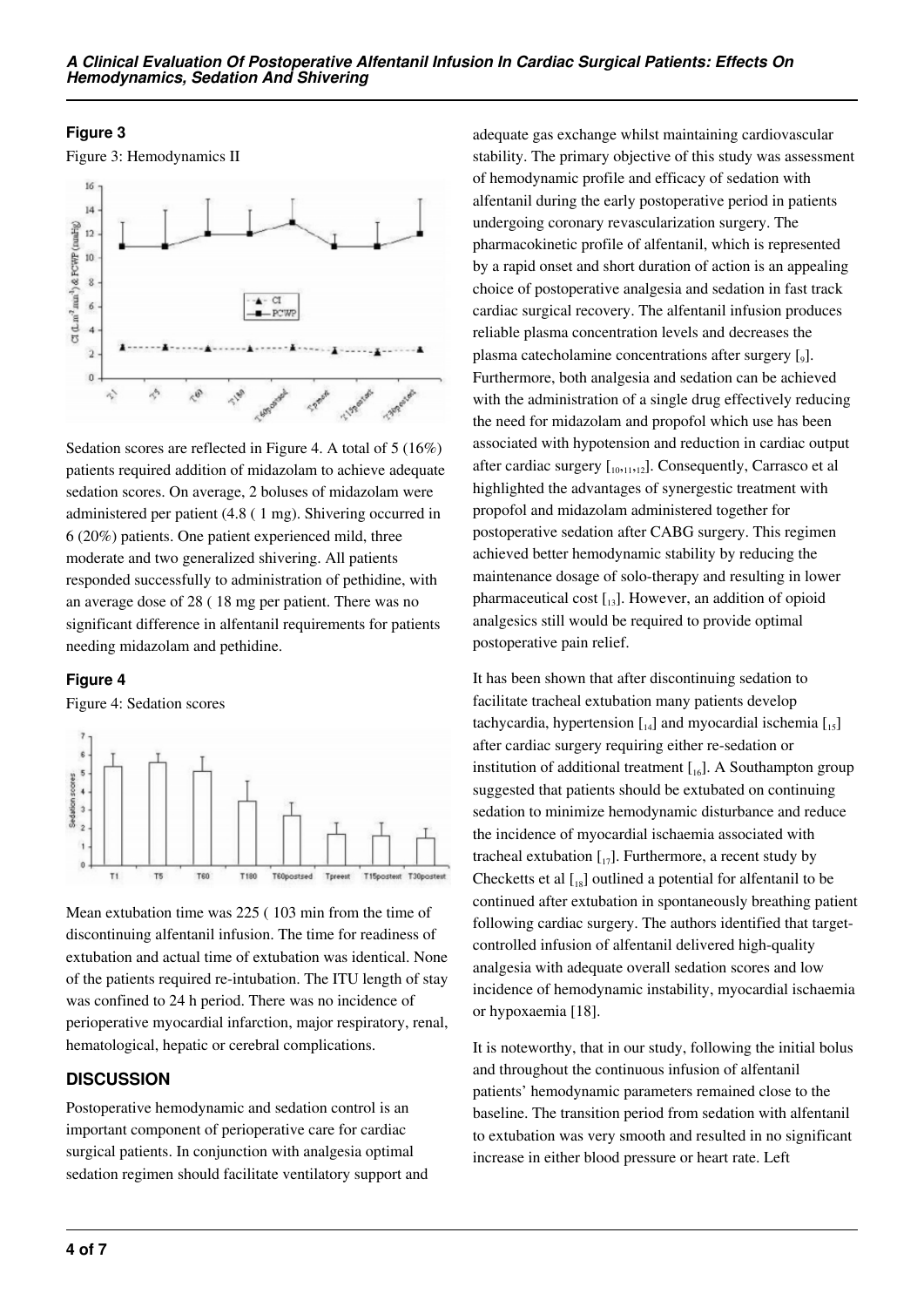ventricular performance as assessed by cardiac index and pulmonary capillary wedge pressure remained very stable.

One of the requirements for tracheal extubation is an awake, co-operative patient. The initial three-hour period of alfentanil infusion was intended to assess the ease of hemodynamic and sedation control. It may have resulted in delay of awakening of patients for assessment of earlier extubation. However, the extubation times were confined to a less than 4-hour period from the time of discontinuing the medication. This study demonstrated that continuous infusion of alfentanil provided easily controllable level of analgesia, sedation, good tolerance of endotracheal tube in postoperative cardiac surgery.

Postoperative shivering is a common complication after cardiac surgery. Although both pethidine and alfentanil have been shown to reduce the incidence of postoperative shivering when compared to placebo  $\begin{bmatrix} 1 & 0 \\ 0 & 1 \end{bmatrix}$ , it is generally accepted that pethidine is superior in abolishing shivering  $\left[\begin{smallmatrix} 20\\ 20 \end{smallmatrix}\right]$ . Our results were in line with a general agreement that effects of alfentanil are short lived and that the majority of patients would require further administration of pethidine to effectively control postoperative shivering.

The obvious limitation of our study was the lack of control group which prevented a comparative assessment of alfentanil and its effects on requirements for antihypertensives and postoperative shivering. However, we performed a qualitative assessment of the bolus dose of alfentanil and effects of alfentanil infusion on the quality of postoperative sedation and shivering.

In the era of monitored performance and financial restraint it is important to address the issue of cost. A recent study by Manley et al  $\left[2_{2}\right]$  compared the alfentanil/propofol versus morphine/midazolam sedation regimens in critically ill patients. The shorter recovery characteristics and reduced intensive care length of stay resulted in overall reduction in costs with alfentanil/propofol regimen [21]. At a current rate of \$14.93 per 5ml (2.5mg) of alfentanil an average cost of alfentanil in our study was \$91.4 (28 per patient  $\lceil z_2 \rceil$ . Further comparative studies are warranted to assess the pharmacoeconomic profile of alfentanil sedation after cardiac surgery.

In conclusion, postoperative administration of alfentanil (15ug.kg-1 bolus and 0.25-1.25 ug.kg-1.min-1 infusion) achieved effective sedation and good cardiovascular stability

after CABG surgery. Alfentanil infusion provided good patient tolerance to ventilation and minimal shivering. Further work is necessary for comparative evaluation of alfentanil and other currently used sedation regimens in cardiac surgical patients.

### **References**

1. Fremes SE, Weisel RD, Baird RJ, et al. Effects of postoperative hypertension and its treatment. Journal of Thoracic and Cardiovascular Surgery 1983; 86: 47-56. 2. Estafanous FG, Tarazi RC, Viljoen JF, El Tawil MY. Hypertension following myocardial revascularization. American Heart Journal 1973; 85: 732-8.

3. D'Oliveira M, Sykes MK, Chakrabarti MK, Orchard C, Keslin J. Depression of hypoxic pulmonary vasoconstriction by sodium nitroprusside and nitroglycerine. British Journal of Anaesthesia 1981; 53: 11-8.

4. Seltzer JL, Doto JB, Jacoby J. Decreased arterial oxygenation during sodium nitroprusside administration for intraoperative hypertension. Anesthesia and Analgesia 1976; 55: 880-1.

5. Wood G. Effect of antihypertensive agents on the arterial partial pressure of oxygen and venous admixture after cardiac surgery. Critical Care Medicine 1997; 25: 1807-12. 6. Ramsay MA, Savege TM, Simpson BRJ, Goodwin R. Controlled sedation with alphaxalone-alphadolone. BMJ 1974; 2: 656-9.

7. Cheng DCH, Karski J, Peniston C, et al. Morbidity outcome in early versus conventional tracheal extubation after coronary artery bypass grafting: A prospective randomized controlled trial. Journal of Thoracic and Cardiovascular Surgery 1996; 112: 755-64.

8. Cheng DCH, Karski J, Peniston C, et al. Early tracheal extubation after coronary artery bypass graft surgery reduces costs and improves resource use: a prospective randomized controlled trial. Anesthesiology 1996; 85: 1300-10. 9. Camu F, Debucquoy F. Alfentanil infusion for

postoperative pain: a comparison of epidural and intravenous routes. Anesthesiology 1991; 75: 171-8.

10. Hammaren E, Hynynen M. Haemodynamic effects of propofol infusion for sedation after coronary artery surgery. British Journal of Anaesthesia 1995; 75: 47-50.

11. Wahr JA, Plunkett JJ, Ramsay JG, et al. Cardiovascular responses during sedation after coronary revascularization. Incidence of myocardial iscemia and hemodynamic episodes with propofol versus midazolam. Institutions of the McSPI Research Group. Anesthesiology 1996; 84: 1350-60. 12. Ronan KP, Gallagher TJ, George B, Hamby B. Comparison of propofol and midazolam for sedation in intensive care unit patients. Critical Care Medecine 1995; 23: 286-93.

13. Carrasco G, Cabre L, Sobrepere G, Costa J, Molina R, Cruspinera A, Lacasa C. Synergistic sedation with propofol and midazolam in intensive care patients after coronary artery bypass grafting. Critical Care Medicine 1998; 26: 844-51.

14. Paulissian R, Salem MR, Joseph NJ, Braverman B, Cohen HC, Crystal GJ, Heyman HJ. Hemodynamic responses to endotracheal extubation after coronary artery bypass grafting. Anesthesia and Analgesia 1991; 73: 10-15. 15. Barham NJ, Boomers OW, Sherry KM, Locke TJ. Myocardial ischaemia during tracheal extubation in patients after cardiac surgery: an observational study. British Journal of Anaesthesia 1998; 80: 832-3.

16. Mikawa K, Nishina K, Takao Y, Shiga M, Maekawa N,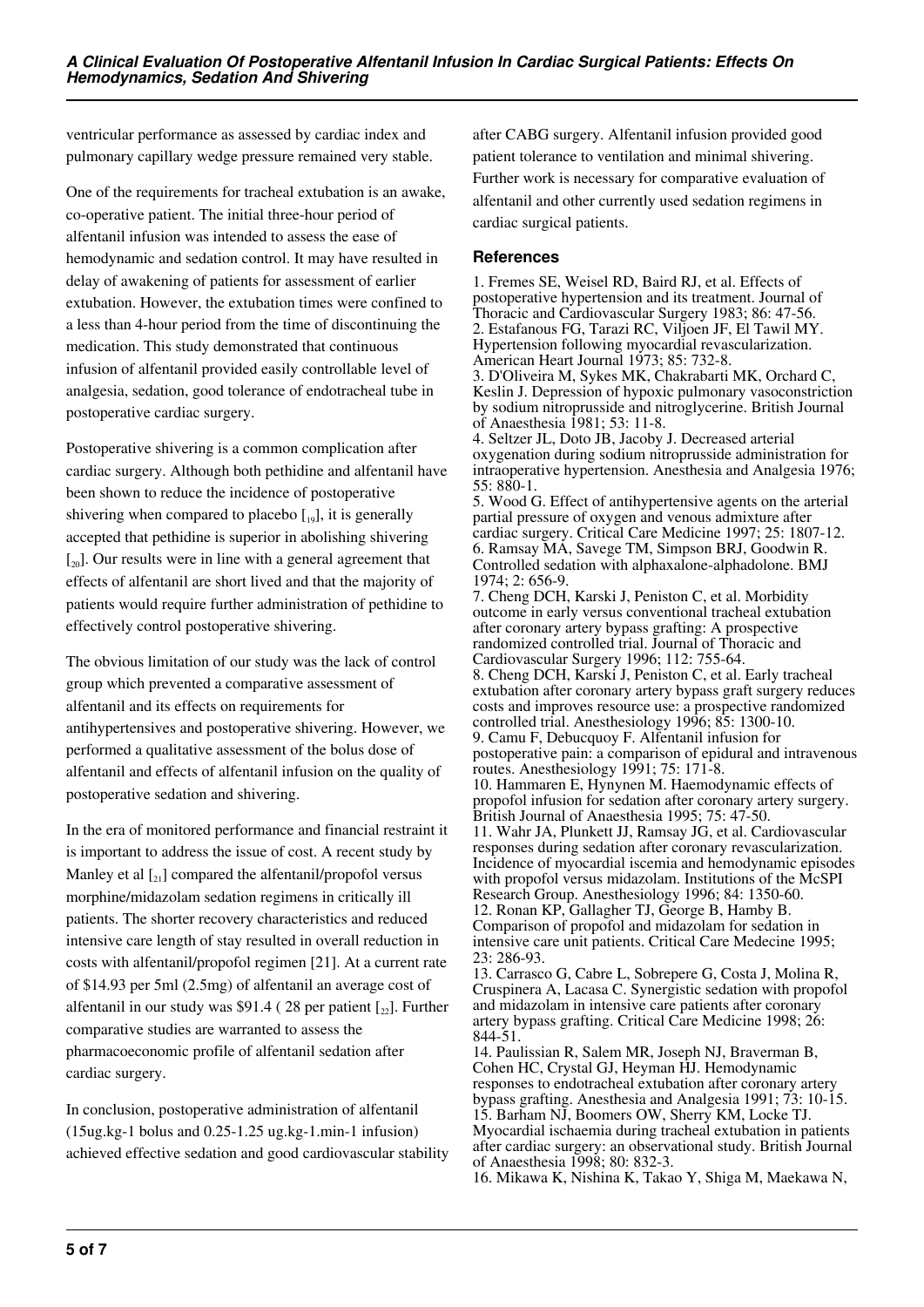Obara H. Attenuation of cardiovascular responses to tracheal extubation: comparison of verapamil, lidocaine, and verapamil-lidocaine combination. Anesthesia and Analgesia 1997; 85: 1005-10.

17. Conti J, Smith D. Haemodynamic responses to extubatation after cardiac surgery with and without continued sedation. British Journal of Anaesthesia 1998; 80: 834-6.

18. Checketts MR, Gilhooly CJ, Kenny GN. Patientmaintained analgesia with target-controlled alfentanil infusion after cardiac surgery: a comparison with morphine PCA. British Journal of Anaesthesia 1998; 80: 748-51. 19. Lyons B, Carroll M, McDonald NJ. The treatment of

postanaesthetic shivering: a double blind comparison between alfentanil and pethidine. Acta Anaesthesioligica Scandinavica 1995; 39: 979-82.

20. Wrench IJ, Cavill G, Ward JE, Crossley AW. Comparison between alfentanil, pethidine and placebo in the treatment of post-anaesthetic shivering. British Journal of Anaesthesia 1997;79: 541-2.

21. Manley NM, Fitzpatrick RW, Long T, Jones PW. A cost analysis of alfentanil+propofol vs. morphine+midazolam for the sedation of critically ill patients. Pharmacoeconomics 1997; 12: 247-55.

22. Compendium of Pharmaceuticals and Specialties. The Canadian Reference for Health Professionals 2000.